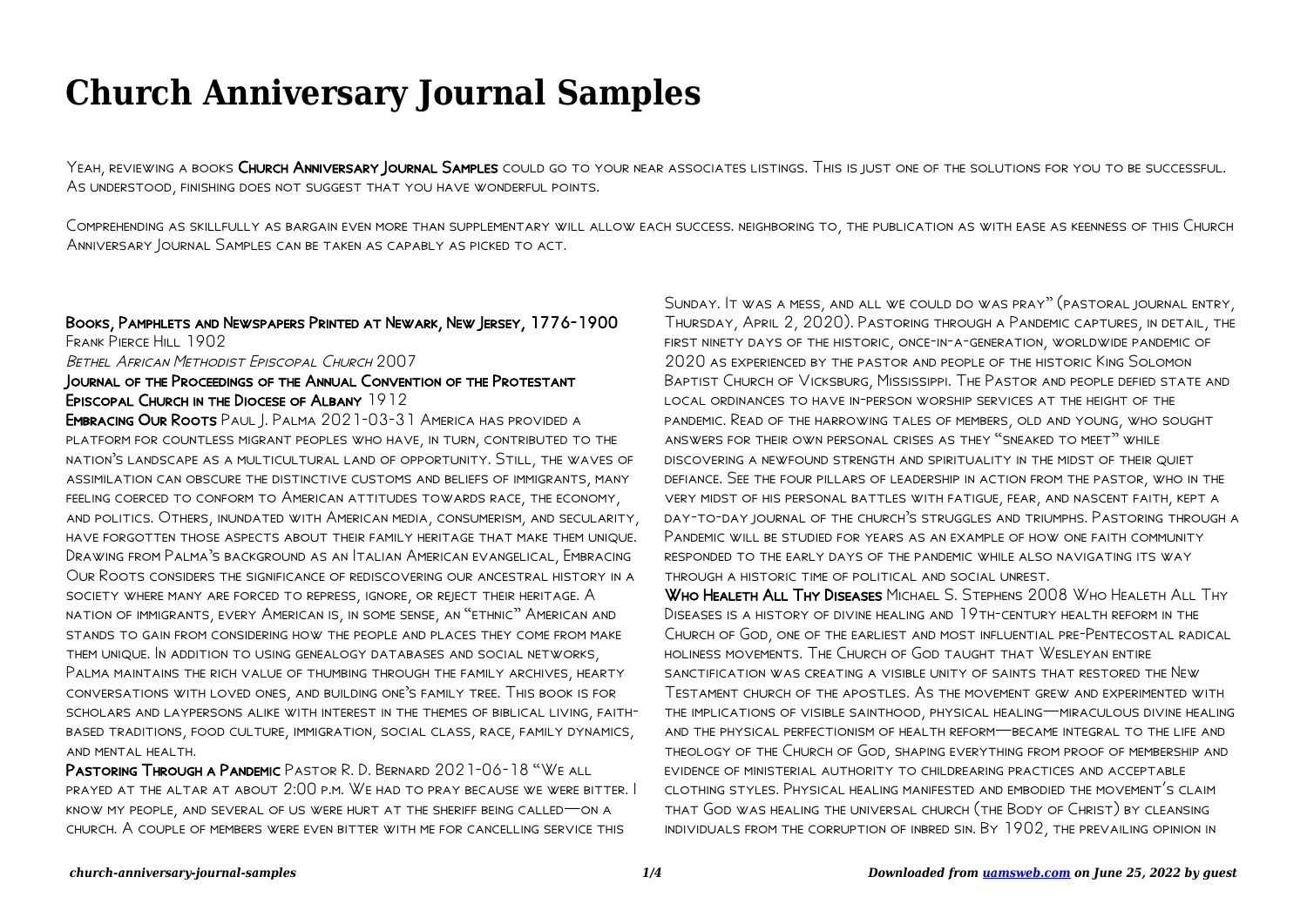the Church said that divine healing was an essential aspect of the gospel, use of medicine was sinful, and every minister had to exhibit the gifts of healing. In the early 20th century, the Church's theology and practices of healing became increasingly problematic. Tragic failures of divine healing, epidemics, medical advances, court trials, mandatory inoculations of schoolchildren, and general opprobrium combined to prevent a simplistic equation of the Church of God and the church of the apostles. By 1925, the Church had reversed its radical, antimedicine doctrines. Church members continued to affirm that Jesus answered prayers for healing, but they no longer claimed to know exactly how he would answer prayers. With that loss of certainty, healing lost its power to serve as evidence of holiness and its central place in the history of the Church of God.

#### The Church School Herald-journal 1983

THE CHRISTIAN ADVOCATE 1909

## The Chemical News and Journal of Industrial Science; with which is Incorporated the "Chemical Gazette." 1865

Understanding and Transforming the Black Church Anthony B. Pinn 2010-01-01 WHAT IS THE NATURE AND PURPOSE OF THE BLACK CHURCH? WHAT IS THE RELATIONSHIP of the scholar of religion to the Black Church? While black churches have been a major component of the religious landscape of African American communities for centuries, little critical attention has been given to these questions outside an apologetic stance. This book seeks to correct this trend by examining some of the major issues facing black churches in the twenty-first century. From a challenge to traditional ways of addressing sexism within black churches to African American Christianity's relationship to popular culture, this set of reflections seeks to offer new perspectives on what it might mean to be Black and Christian in the United States.

The Living Church 1966-07 Journal of Church Music 1982 Each issue includes choruses. Memories of Us Audrey Roloff 2020-10

The Church School Journal 1903

The Church of Saint Thomas Paine Leigh Eric Schmidt 2021-10-12 The forgotten story of the nineteenth-century freethinkers and twentieth-century humanists who tried to build their own secular religion In The Church of Saint Thomas Paine, Leigh Eric Schmidt tells the surprising story of how freethinking liberals in nineteenth-century America promoted a secular religion of humanity centered on the deistic revolutionary Thomas Paine (1737–1809) and how their descendants eventually became embroiled in the culture wars of the late twentieth century. After Paine's remains were stolen from his grave in New Rochelle, New York, and shipped to England in 1819, the reverence of his American disciples took a material turn in a long search for his relics. Paine's birthday

was always a red-letter day for these believers in democratic cosmopolitanism and philanthropic benevolence, but they expanded their program to include a broader array of rites and ceremonies, particularly funerals free of Christian supervision. They also worked to establish their own churches and congregations in which to practice their religion of secularism. All of these activities raised serious questions about the very definition of religion and whether it included nontheistic fellowships and humanistic associations—a dispute that erupted again in the second half of the twentieth century. As rightwing Christians came to see secular humanism as the most dangerous religion imaginable, small communities of religious humanists, the heirs of Paine's followers, were swept up in new battles about religion's public contours and secularism's moral perils. An engrossing account of an important but littleknown chapter in American history, The Church of Saint Thomas Paine reveals why the lines between religion and secularism are often much blurrier than we imagine.

Yves Congar Etienne Fouilloux 2015-10-01 A series of articles by Yves Congar from 1946 to 1956. Yves Congar kept in a discontinuous way, a journal on the main events of the life of church to which he was involved in this period, either directly or indirectly. he assembled these writings which constitute a living chronicle and informs the reader about the history of intellectual life of the zCatholic Church after the Second World War. Fresh out of captivity the CONGAR AFTER THE WAR HE WAS UNDER SUSPICION AND SANCTIONS BY ECCLESIAL authorities for some of his writings. The journal details this ordeal, and is an exceptional document on the relationship between theological research and Roman magisterium at the end of the pontificate of Pius XII.

History of Wallingford, Conn Charles Henry Stanley Davis 1870 Errata on p. [954]-956.

Family Quarrels in the Dutch Reformed Churches in the Nineteenth Century Robert P. Swierenga 1999 Volume 32 in the HSRCA series chronicles the internal quarrels that have occurred in RCA history, particularly the landmark secessions that occurred in 1850, 1857, and 1882. While exploring the unity and disunity that have characterized the RCA since the Dutch immigration to the United States, this study also points out the righteous motivations that lay behind these struggles and shows how these historic quarrels have their counterpart in contemporary debates over the ordination of women and the church's acceptance of homosexuals.

#### The Church Advocate 1879

God's Perfect Child (Twentieth Anniversary Edition) Caroline Fraser 2018-06-19 From Pulitzer Prize-winning author and former Christian Scientist Caroline Fraser comes the first unvarnished account of one of America's most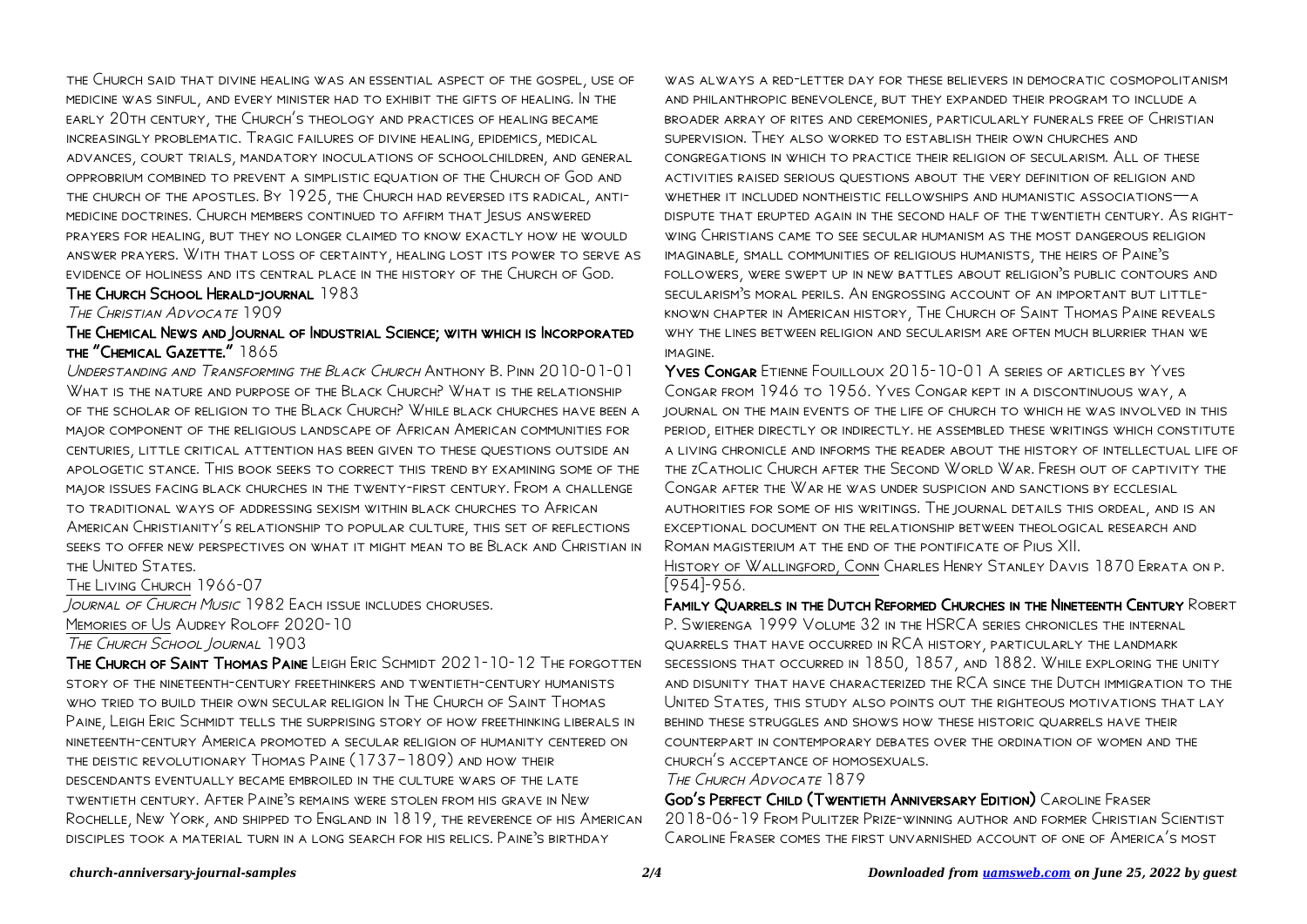controversial and little-understood religious movements. Millions of Americans – from Lady Astor to Ginger Rogers to Watergate conspirator H. R. Haldeman – have been touched by the Church of Christ, Scientist. Founded by Mary Baker Eddy in 1879, Christian Science was based on a belief that intense contemplation of the perfection of God can heal all ills – an extreme expression of the American faith in self-reliance. In this unflinching investigation, Caroline Fraser, herself raised in a Scientist household, shows how the Church transformed itself from a small, eccentric sect into a politically powerful and socially respectable religion, and explores the human cost of Christian Science's remarkable rise. Fraser examines the strange life and psychology of Mary Baker Eddy, who lived in dread of a kind of witchcraft she called Malicious Animal Magnetism. She takes us into the closed world of Eddy's followers, who refuse to acknowledge the existence of illness and death and reject modern medicine, even at the cost of their children's lives. She reveals just how Christian Science managed to gain extraordinary legal and Congressional sanction for its dubious practices and tracks its enormous influence on new-age beliefs and other modern healing cults. A PASSIONATE EXPOS OF ZEALOTRY, GOD'S PERFECT CHILD TELLS ONE OF THE MOST dramatic and little-known stories in American religious history.

Press In Dr. Brance Barker 2017-12-13 Do you feel distant from God? Have you ever felt like God wasnt listening to you or that He didnt care? Do you feel like you are having trouble hearing from God or seeing Him at work in your life? Are you having difficulty spending time with the Lord? Press In, the 40-Day Journal, Bible Study, and Prayer Challenge, will open your eyes to Gods presence in your life and allow you to see His hand on you in a more personal way. Journaling, as a spiritual discipline, is not just one more thing that should be done but an incredible avenue and opportunity to enhance the spiritual disciplines of daily prayer and Bible study in your life. By traveling down this 40-day journey of journaling, my prayer for you is that you will experience God in a fresh, new, and intimate way. Press In will guide you through the process of journaling, Bible study, and prayer to help you with the following: Recognize the benefits and blessings of seeking the Lord Set the stage: Getting started with your quiet times Provide practical tips, strategies, and examples from experienced journalers Draw closer to God Learn who you are and Whose you are The goal of Press In is to help you grow closer to God and recognize His hand on your life, as well as learn how to record and remember His faithfulness in your life so that you can move forward in the strength of His presence. Press In allows you to dive in on Day 1 with a freedom to just get started without fear of whether you are doing it the right way. You will walk away equipped with a tool belt of various approaches to consider as you develop your unique approach to spiritual journaling so that you can press on in your journey as you press in to

His presence.

Bones Incandescent Peggy Pond Church 2001 "The journals, dating from the 1930s, are studies in spiritual and psychological response to the landscape that informed Church's sensibilities and creative energy. The plateau she loved became both her subject and the basis of her connection to other women writers, particularly Warner, Mary Austin, and May Sarton."--BOOK JACKET.

## PRESBYTERIAN LIFE 1958

#### Chemical News and Journal of Industrial Science 1865

INTERNATIONAL JOURNAL OF RELIGIOUS EDUCATION 1950

PATTERNS OF PREACHING RONALD 1. ALLEN 1998-01-01 THIS COLLECTION OF SERMONS by noted homileticians illustrates thirty-four distinct styles of contemporary and traditional preaching.

## Quarterly register and journal of the American education society [afterw.] The American quarterly register, conducted by E. Cornelius [and others]. American education society 1842

The Journal of Latter Day Saint History 1995

The Living Church Annual 1962

Foundations 1979

The Early Temples of the Mormons Laurel B. Andrew 1978-01-01 This book is a study of the six temples which the Church of Jesus Christ of the Latter-day Saints constructed in the nineteenth century. Though sharing the characteristics of various revival styles, the buildings demonstrate a progressive modification of these styles so as to express the functions of the temples and to reflect the theology and politics of the Mormons. The four temples in Utah, designed by the church president Brigham Young and his builder-architects, symbolize the merging of spiritual and temporal concerns and, the author believes, were meant to play an instrumental role in the transformation of America into a millennial kingdom of God and a second Garden of Eden. Thus, the temples are studied within the specific context of Mormonism and the broader spectrum of American cultural history as well. The account begins in Ohio, where the believers in Joseph Smith's restored gospel erected a temple resembling the New England meetinghouse in form and use. It follows the Mormons to Nauvoo, Illinois, where the second temple was built in the 1840s. The author demonstrates how the developing theology and the introduction of secret rituals began to change the meaning and the architectural form of the temple, as the style and architectural symbols were incorporated on the exterior of the temple. From Illinois the Mormons moved to Utah, where four temples were built. The most important, at Salt Lake City, is discussed in detail. The author evaluates the contributions of Brigham Young to its design, illustrates and discusses the drawings of the architect, and offers an interpretation of the symbolism of the building. She also discusses the attempt of